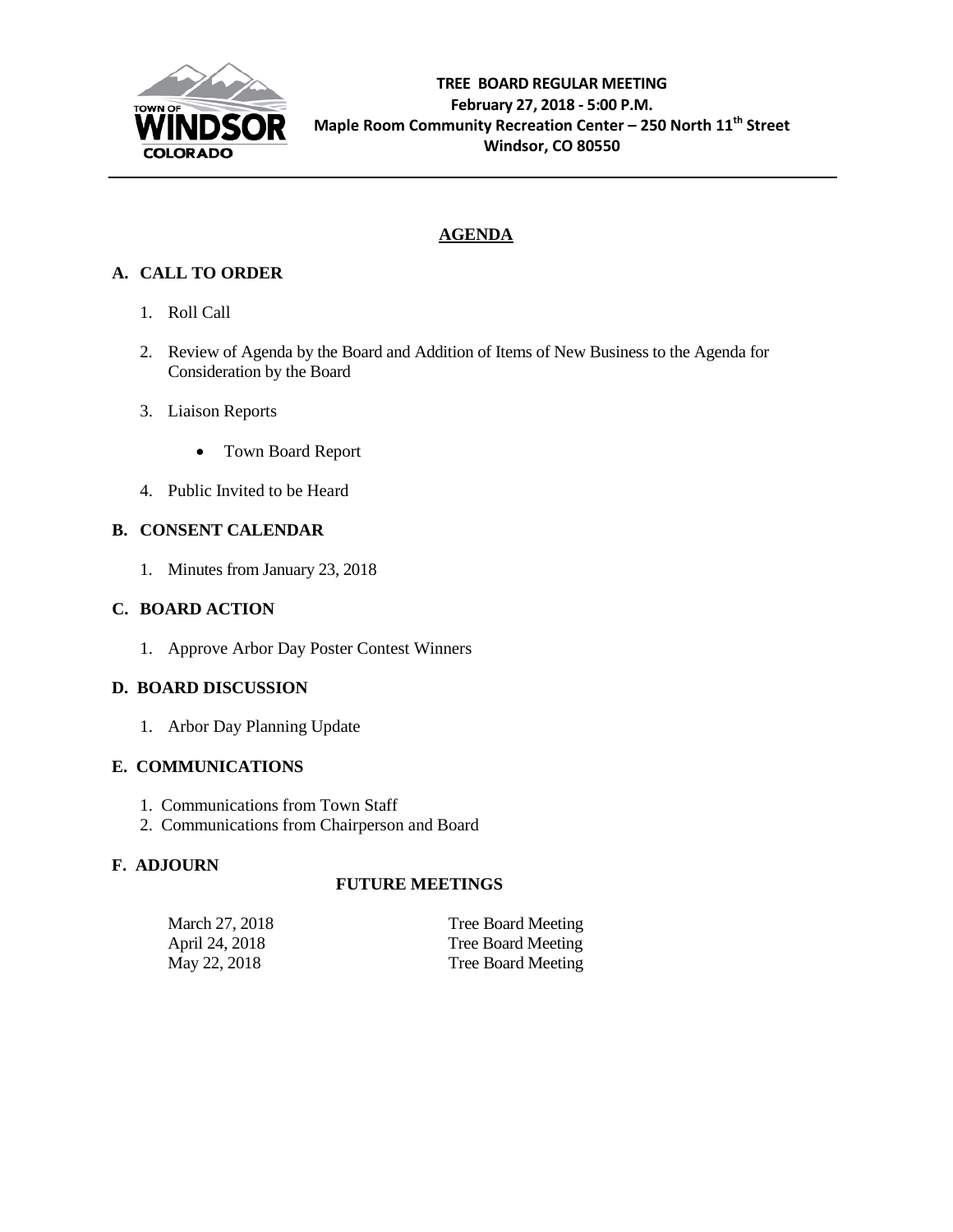

## **TREE BOARD REGULAR MEETING January 23, 2017 5:00pm Maple Room Community Recreation Center—205 N. 11th Street Windsor, CO 80550**

## **MINUTES**

### **A. CALL TO ORDER**

Chairman O'Connor called the meeting to order at 5:04 p.m.

| Alison O'Connor                           | Roll Call     |
|-------------------------------------------|---------------|
| Wendy Ball                                |               |
| Rebekah Wilson                            |               |
| <b>Bill Monroe</b>                        |               |
| Mary Monroe                               |               |
| John Pankonin                             |               |
| Sue Bielawski (excused)                   | Absent:       |
| Director of PR&C<br>Eric Lucas            | Also present: |
| <b>Town Forester</b><br>Ken Kawamura      |               |
| Parks & Open Space Manager<br>Wade Willis |               |
|                                           |               |

1. Review of Agenda by the Board and Addition of Items of New Business to the Agenda for Consideration by the Board

**Ms. Monroe moved to approve the agenda; Mr. Pankonin seconded the motion. Motion carried unanimously.**

#### 2. Liaison Reports

Town Board Member, Ivan Adams announced his term on the Town Board will terminate in April. Mr. Adams also shared the number of building permits issued in 2017 for single-family, multi-family and commercial homes and businesses. Windsor is growing at twice the rate of neighboring towns. Mr. Adams also shared new businesses that have been approved in town and gave an update on the Rocky Mountain Sports Park.

3. Public Invited to be Heard There was none.

## **B. CONSENT CALENDAR**

1. Minutes from November 28, 2017 **EXECUTE: https://web.com/inducerty-moved to approve the minutes as amended; the seconded the motion. Motion carried unanimously.**

#### **C. BOARD ACTION**

1. Election of Officers

The Board took nominations for the 2018 Officers. There are as follows:

Chair: Alison O'Connor Vice-Chair: Wendy Ball Secretary: Sue Bielawski **Ms. Monroe moved to approve the nominations of officers; Ms. Wilson seconded such motion. Motion carried unanimously**.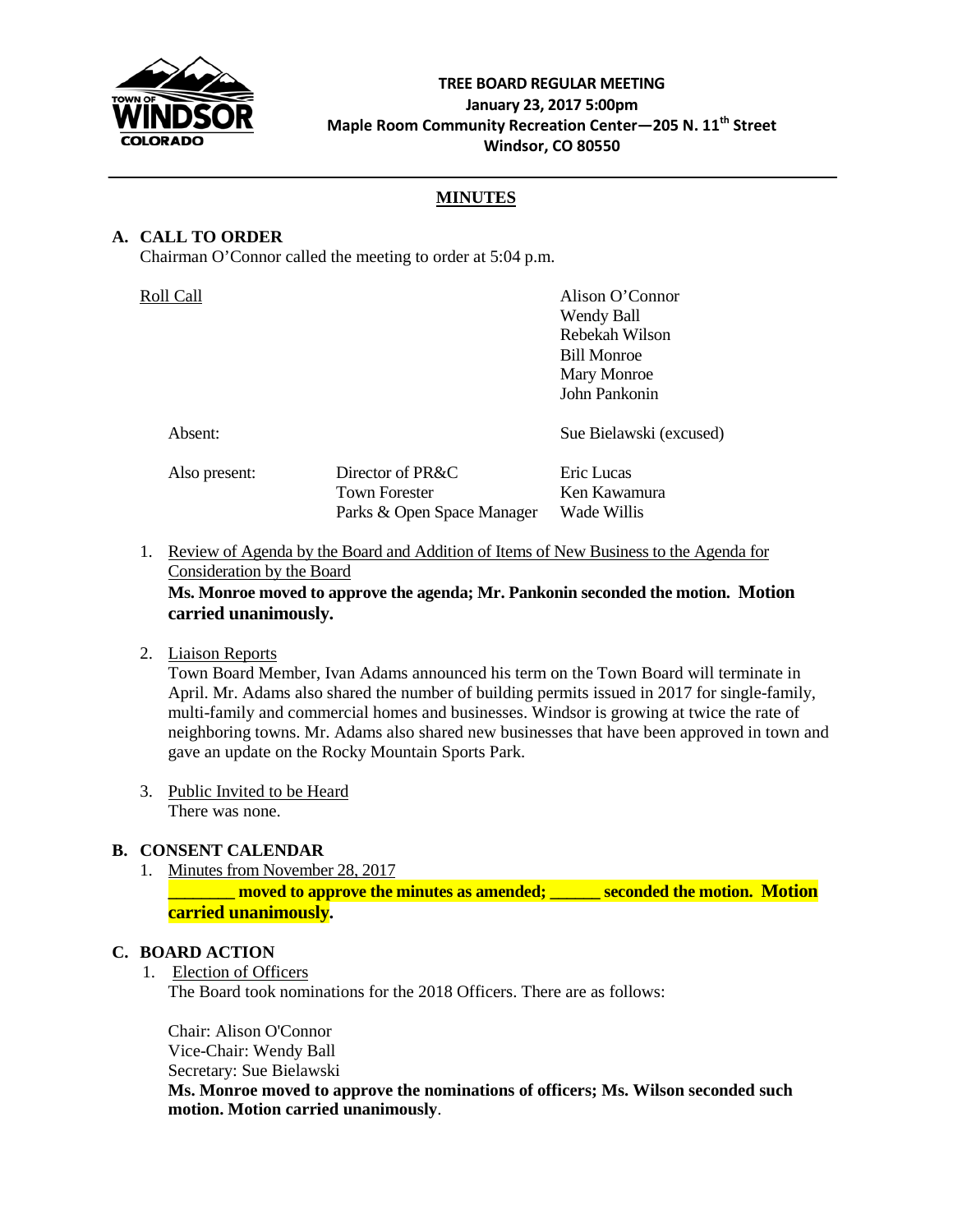## **D. BOARD DISCUSSION**

#### 1. Arbor Day Planning

The following was reported and discussed:

- Arbor Day 2018 schools: Grandview Elementary and Windsor Charter—Mr. Kawamura will contact the schools to set up the 2018 Arbor Day celebrations.
- Mr. Kawamura has sent the poster contest information to all RE-4 elementary schools via Deb Harper; he sent the poster contest information to Windsor Charter via Melanie Shaffer.
- The poster contest deadline is February 16 with posters being voted on at the February 27th meeting.
- Ms. Wilson will work with Deb Harper to talk about potential changes for the poster contest in 2019.
- Arbor Day tree sale is Saturday, April 21 from 10am-noon at the Forestry Department Workshop.
- The tree planting event with Rotary and the Metal Corp. will be on Saturday, April 21 from 8am-9:30am at Main Park.
- The celebration of the Arbor Day poster contest winners will be on Monday, April 23 at the regular Town Board meeting.
- The Arbor Day proclamation will be read at the April 9 Town Board meeting at 7pm. Wendy Ball will attend.
- 2. Educational Opportunities in 2018
	- Outreach programs at Clearview Library in Windsor
		- February 6, 6:30pm-7:30pm, Fruit Tree Pruning with Amy Lentz
		- May 1, 6:30pm-7:30pm, Plant This, Not That: Tree Selection with Alison O'Connor August 14, 6:30pm-7:30pm, Ask the Experts Panel Discussion
		- October 9, 6:30pm-7:30pm, Waterwise Landscapes with Bill and Mary Monroe
	- Coffee with the Tree Board Second Saturdays each quarter, 9am-10am at the Windsor Recreation Center March 3
		- $June 2$
		-
		- September 1
		- December 1
	- **Fee Based Classes**

Easter Colorado Community Forestry Conference and Trees, People and Towns (ECCFC/TPT): Held at the Ranch and Main Park, June 28-29, 2018

*\*The Board is encouraged to think about an additional fee-based class that could be scheduled in 2018.*

*\*\*The Board is also encouraged to sample various breakfast burritos to determine if a possible source is available for the ECCFC/TPT conference.*

**Park Audits** 

March 27 at Main Park at 5pm (in conjunction with planning for Arbor Day planting) September 25 at Windsor Highlands Park at 5pm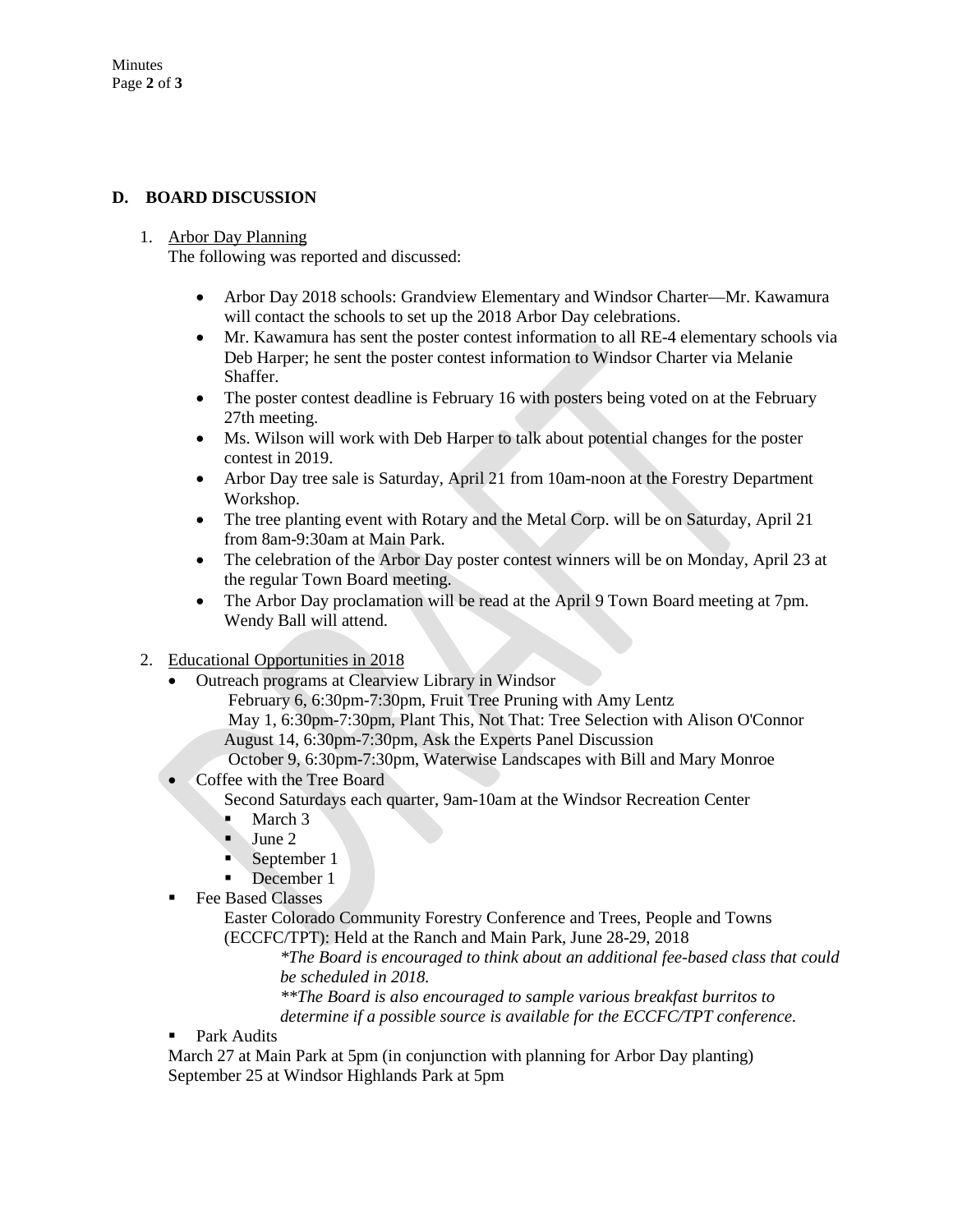### **E. COMMUNICATIONS**

1. Communications from Town Staff

Mr. Kawamura, reported on 2017 forestry numbers (both hours and financial); the Landscape Standards are being edited by Planning and Parks and Recreations; Jacoby Farm master plan was approved at the 1/22/18 Town Board meeting.

2. Communications from Chairperson and Board If members would like to attend the Greeley Tree Care Workshop, registration will be covered by the Town (\$30/each).

#### **F. ADJOURN**

**Ms. Pankonin moved to adjourn; Mrs. Monroe seconded the motion. All members voted aye. Motion carried. The meeting was adjourned at 6:50 pm.**

Submitted by:

Ken Kawamura, Town Forester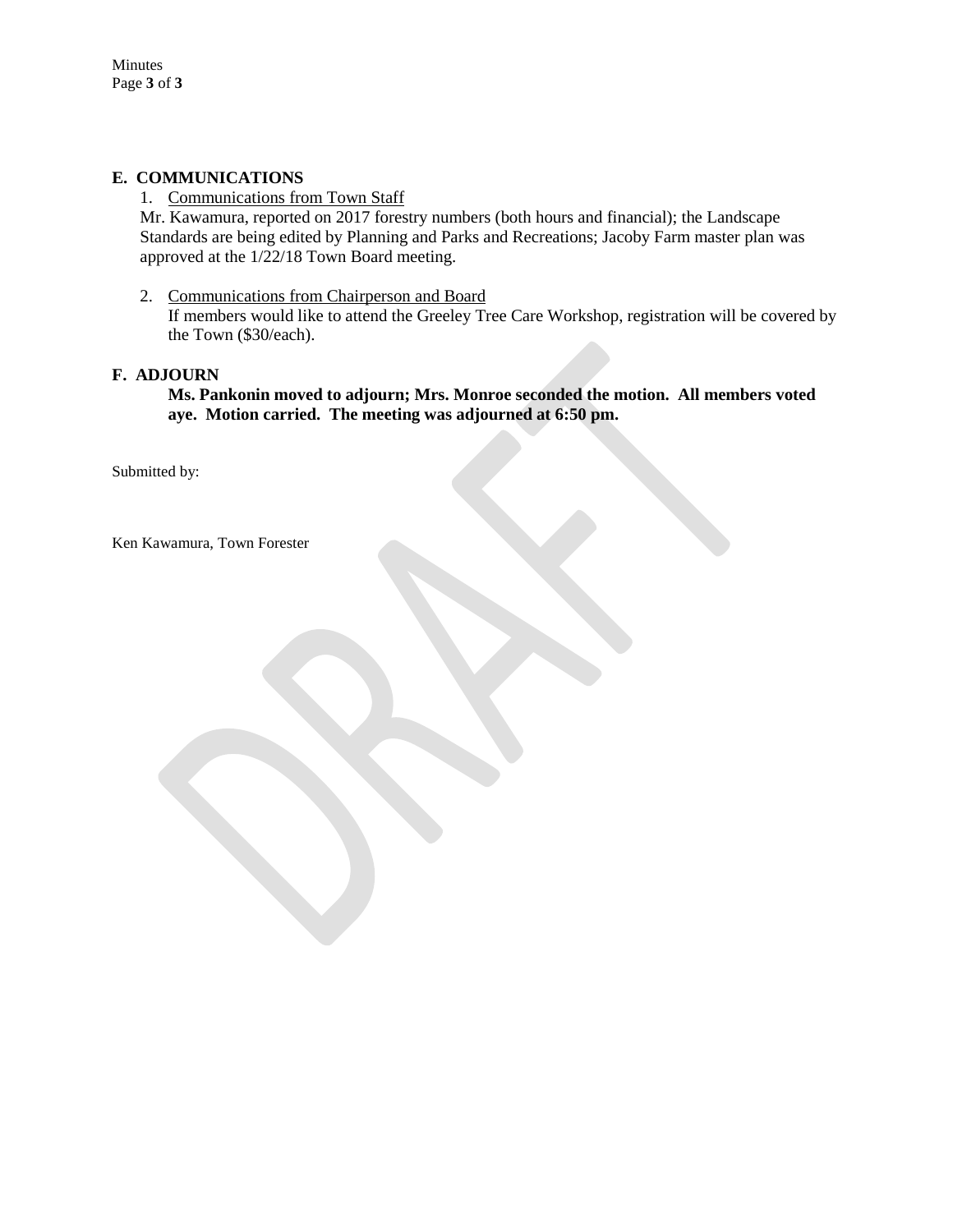

# **M E M O R A N D U M**

**Date:** February 27, 2018 **To:** Tree Board **From:** Ken Kawamura, Town Forester **Re:** Arbor Day Poster Contest Winners **Item #:** C.1.

## **Background / Discussion:**

The Windsor Tree Board has been hosting the Arbor Day Poster Contest for eighteen years. Winners are selected based on content, creativity and adherence to all rules and guidelines of the contest. Winners will be announced in April and invited to be recognized by the Mayor and Town Board at their meeting on Monday April 23, 2018.

## **Financial Impact:**

Cost of awards to the winners (\$10 to \$15 per winning entry)

## **Recommendation:**

Move to approve the winners as selected for this year's contest

# **Attachments:**

None